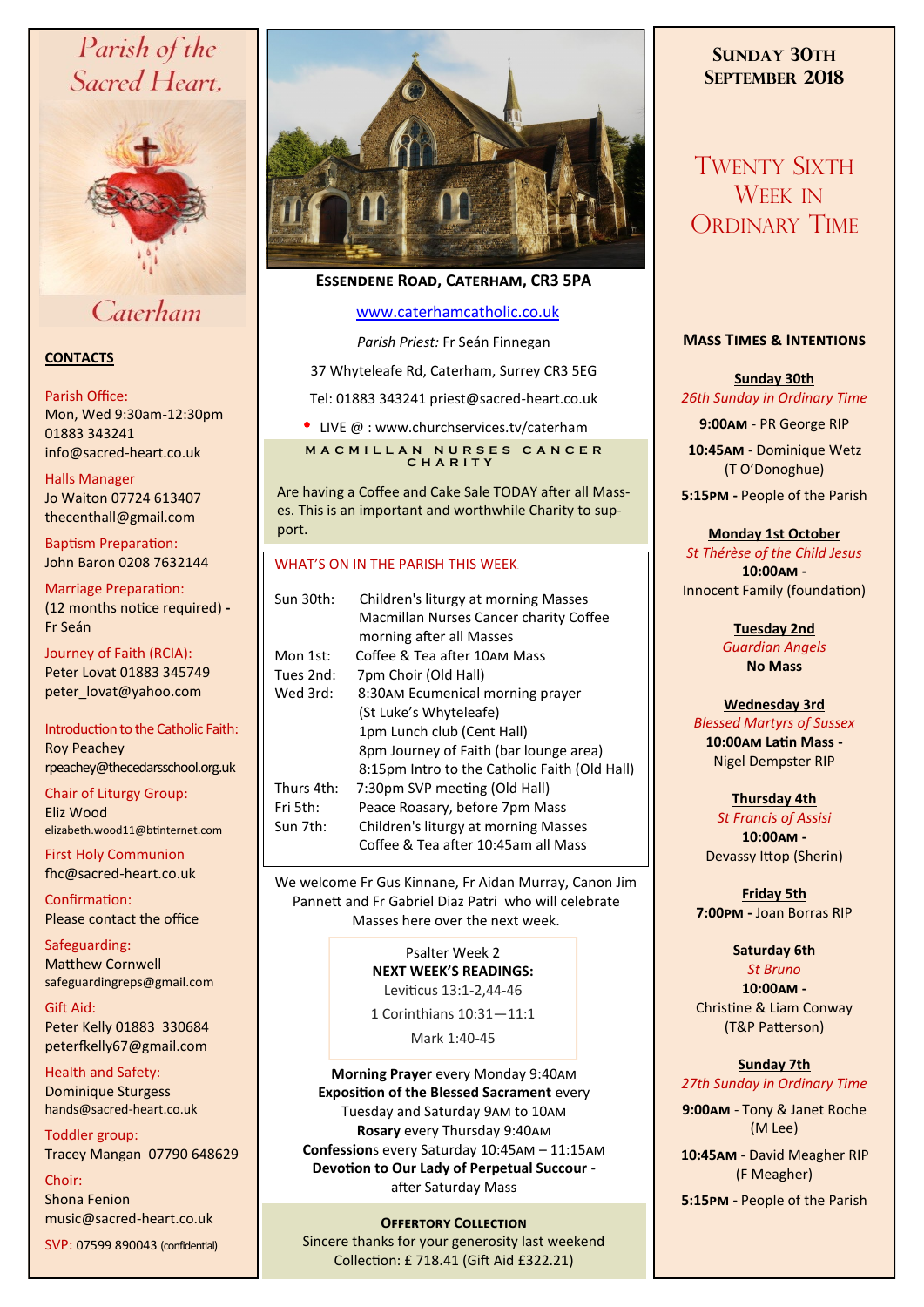#### **P A R I S H**

#### **M A D A B A : E A R L Y N O T I C E**

Our 4th parish fundraising lunch to support the Iraqi refugees and parishioners in Madaba, Jordan will take place in the Centenary Hall on Sunday 18th November. All are welcome. More details soon. Please put the date in your diary. Tickets will be on sale from Sunday 21st Oct.

## **A P F R E D B O X E S**

Would all promoters please collect the contents of the red boxes from their members and either leave it in the presbytery clearly marked with your name and a phone number or hand it to me by 7 October. This does not apply to parishioners who signed up for a Red Box at Fr. Donie O'Connor's appeal a few weeks ago. Their boxes will be collected in the Spring next year. Would any one in the parish who has a red box but does not have a promoter to collect their money please contact me. Moyra Brohier 342928, Local Secretary, APF Red Boxes.

#### **L U N C H C L U B**

In the Centenary hall on  $(\odot)$ Wednesday 3rd October at 1pm, all welcome.

MENU: Liver and bacon casserole with new potatoes and vegetables. Dessert: Treacle tart and custard, followed by tea, coffee and a raffle.

#### **E X P E R I E N C E D L I V E - I N P A C A R E R / N U R S E R E Q U I R E D**

To support the mother of a parishioner living with Parkinsons. For details view vacancy 1197 at www.pafinder.org.uk or call Silc on 01483306017 (ref.MEZ/vacancy 1197).

Fr Seán is recuperating and is very grateful for all the kind good wishes and prayers he received. Please continue to refer any business to the office. Thank you.

#### **INTRODUCTION TO THE CATHOLIC FAITH**

Anyone who is interested in finding out about the Catholic Faith is very welcome to join us on Wednesday evenings when we will be going over the

essentials of the Faith. We meet in the Old Hall from 8.15pm for an 8.30 start and finish at 9.30pm. Drop me an email at

rpeachey@thecedarsschool. org.uk if you have any questions or just come along. I look forward to seeing you - Roy Peachey

#### **P A R I S H C H R I S T M A S M A R K E T – S A T U R D A Y 2 4 T H N O V E M B E R**

Planning has now started for this event and proceeds from the Christmas Market will be shared between the Parish Scout Group, CAFOD, the SVP and Madaba! Over the next weeks leading up to the Market we will need everyone's support with providing the goods for successful stalls. This week we are asking you to check through your cupboards for new unwanted gifts & Christmas decorations that are no longer needed. We would be most grateful if these items could be brought along next Sunday. There will be a box in the church porch to receive your donations.

Could your business donate a prize for our Grand Draw? If so, please contact the Parish Office as soon as possible.

Thank you for your support.

**R** This week we only explore the readings for next Sunday. This week's readings touch on marriage and divorce. It

could make for a lively discussion – lets hope we're all still together at the end! Come along and join the debate! All welcome!

**J O U R N E Y O F F A I T H**

8.00p.m. Wednesday 3rd October, in the Bar lounge Note: The 'Journey of Faith' is for the whole parish – everybody!

We are very pleased to announce that Tracey Mangan, has kindly offered to lead our Parish Toddler group. Tracey has many years of experience with working and caring for children and is creating a new exciting programme of activities for our group. Tracey will arrange rhyme-time, story telling, soft-toy play and craft activities. The relaunch will be Tuesday 9th October in the St Thomas' Hall. Please bring your small children along.

**T O D D L E R G R O U P**

Do you read at Mass? or arrange the flowers? – or welcome? or are an Extraordinary Minister of Holy Communion (often called a

# **M I N I S T E R S ' D A Y**

'Special Minister') or help out in any way at Mass or for Parish? This is your day! Don't forget the "Day for all Ministers" on Saturday 3rd November!

We meet for Mass at 10.00am and finish about 12.30pm. This is a rare chance to get together with fellow ministers to pray, learn and socialise!

## **T H E J U S T I C E A N D P E A C E G R O U P**

Please come to pray together the Peace Rosary on Friday 5th October with prayers focusing this month on The week of Prayer for World peace. All are welcome on the first Friday each month after the 7pm Mass.

## **H E A L T H & S A F E T Y**

As we are now coming into Autumn we remind Parishioners to take care walking around our grounds as leaves may be slippery under foot if wet. We also ask you to take care coming into the Church Porch or Halls if it has been raining as the floors may be slippery.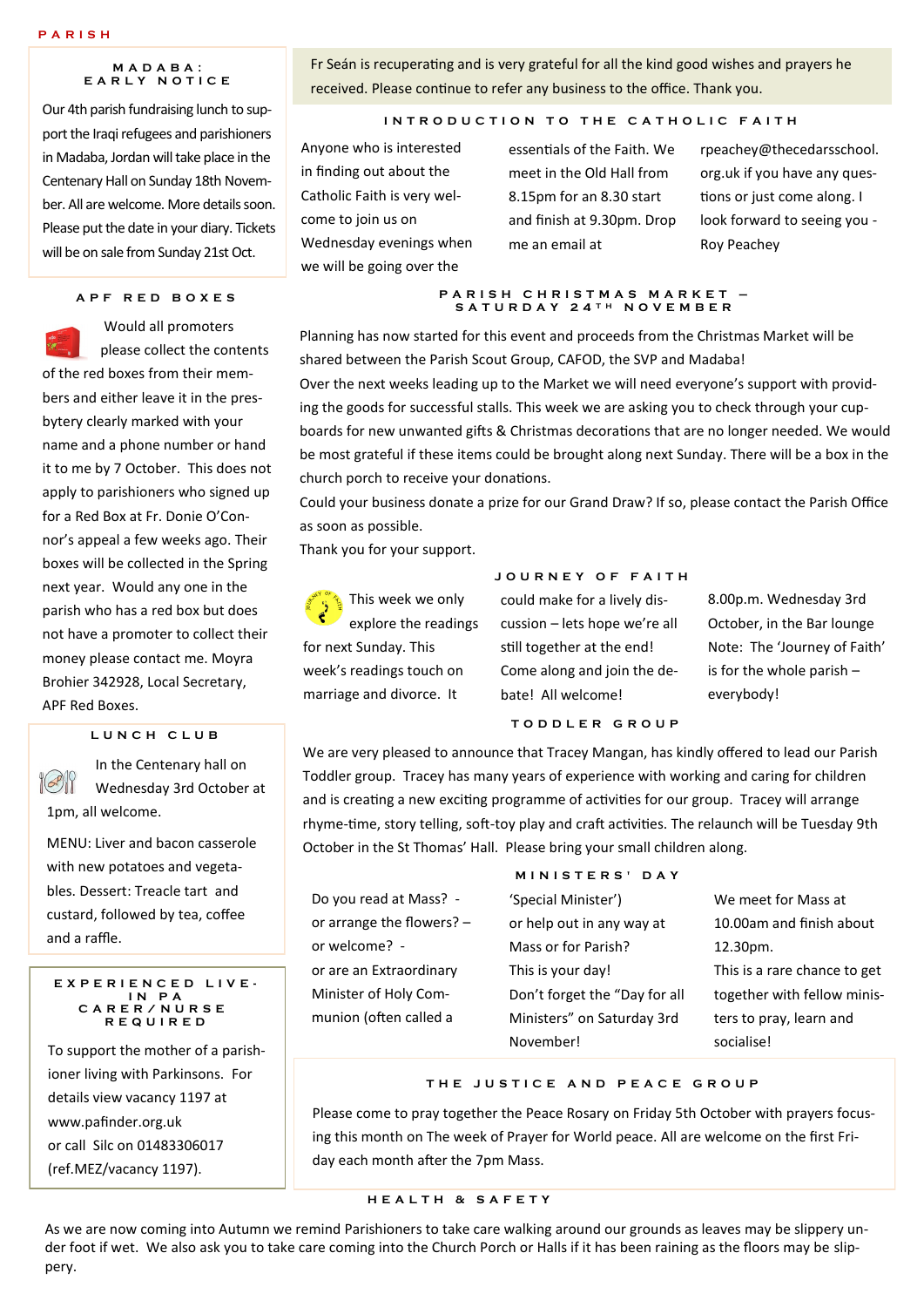#### **C A T H O L I C I S M : C H I L W O R T H A B B E Y S T U D Y D A Y**

## **O F I N T E R E S T . . .**

You are warmly invited to a presentation of the second episode of

'CATHOLICISM - A JOURNEY TO THE HEART OF THE FAITH', by the acclaimed author and speaker Bishop Barron, on the teaching of Jesus, on Saturday 20th Octo-

ber, 2018. This is a Chilwoth Abbey Study Day given by Fr John Seddon, who will contextualise the episode and then teach and lead discussion about its subject matter. The day begins with Mass at 9am, followed by coffee. The first part of the film, on 'THE BEATITUDES'

will then be shown, followed by teaching and discussion. Middy prayer and lunch will follow. Then part 2 ON 'NON-VIOLENCE' will be shown and discussed in the afternoon. The day concludes at 4pm. Come to part, or all of the

day, as it suits your. Bring a packed lunch and a friend. Tea and coffee is provided.

St Augustine's Abbey, Sample Oak Lane, Chilworth, Near Guildford GU4 8QR Online information:

WWW.CHILWORTHBENEDIC TINES.COM [1]

#### **G R A N D P A R E N T S ' W E E K 2 0 1 8**

This runs from 29 September – 7 October. How are you celebrating? Why not join with your parish or school ? And share your ideas and experiences as grandparents. Further information from katherine.bergin@dabnet.org or (01293) 651152

#### **BISHOP RICHARD MEETS WITH CONFIRMATION CATECHISTS**

If you have - or recently have been - a catechist, volunteer, or other adult involved in Confirmation preparation in your parish, then Bishop Richard would like to meet with you and to hear from you this October. During these evenings, Bishop

Richard will give some input and teaching, and will also want to hear from you about your needs and ideas. There will be three meetings around the diocese (just attend one of them!).

| If you want to attend, please       | Monday October 8th, 7pm to |
|-------------------------------------|----------------------------|
| Email Jack.Regan@dabnet.org         | 9pm                        |
| so we can keep track of the         | EASTBOURNE (Our Lady of    |
| numbers:                            | Ransom Church Hall) -      |
| <b>WOKING (St Dunstan's Church)</b> | Wednesday October 10th,    |
| - Thursday October 4th, 7pm to      | 7pm to 9pm                 |
| 9pm                                 |                            |
| HORSHAM (St John's Church) -        |                            |

#### **B R I T I S H S I G N L A N G U A G E ( B S L ) C O U R S E S I N G U I L D F O R D A N D C R A W L E Y**

Interested in learning British Sign Language and Liturgical Signs with a view to being able to communicate more effectively with people who are deaf or hard of hearing ? Here is your opportunity! Eventually you may be able to help by using BSL in liturgies, at parish events, and even supporting someone who is deaf, with preparation for a sacrament. We are offering FREE Taster Sessions on Tuesday 2nd October:

Level 1 (Beginners) at St Mary's Hall, Guildford GU2 8BP : 11.00 – 13.00 Level 1 (Beginners) at St Edward's Church Hall, Pound Hill, Crawley RH10 7EQ : 18.30 – 20.30 Level 2 at St Edward's Church Hall, Pound Hill, Crawley RH10 7EQ : 15.30 – 18.00 For further details contact Rosie Read, Inclusion Secretary on 01293 651161 or rosie.read@dabnet.org

#### **G R A N D P A R E N T S ' A N N U A L F O R M A T I O N D A Y**

Annual Grandparents' Formation Day at St John The Evangelist Church, Horsham: Thursday 4th October. The day will start at 10 am

with Mass. Theme is "Practical Ways of Encouraging your Grandchildren in the Faith".

Speakers will include Bishop Richard and Jack Regan, Diocesan Adviser - Youth and Young Adults Ministry, But content will cover supporting grandchildren of all ages. Book at rosie.read@dabnet.org 01293 651161.

#### **M A R R I A G E A N N I V E R S A R I E S M A S S**

Are You Celebrating a Special Wedding Anniversary in 2018? Come and Celebrate with us! Marriage Anniversaries Mass at St Joseph's Church, Ladbroke Road, Redhill, RH1 1LF, on Saturday, 6th October, at 11.30 am. Registration Essential: Book at rosie.read@dabnet.org or 01293 651161

The next monthly Mass will be held on Saturday October 6th at 1pm in St John the Evangelist, Springfield Road, Horsham, RH12 2PJ. Diocesan

## **M A S S F O R D E A F A N D H A R D O F H E A R I N G**

Coordinators and Communicators for Deaf and Hard of Hearing People: Mr Peter Booker and Mrs Maria Booker, c/o DABCEC, 4 Southgate Drive, Crawley, West Sussex RH10 6RP. Email: mag.booker@gmail.com .

Mobile: 07970428601 (sms [text] only) Tel: Mr Jim Mortell on 01273 552159.